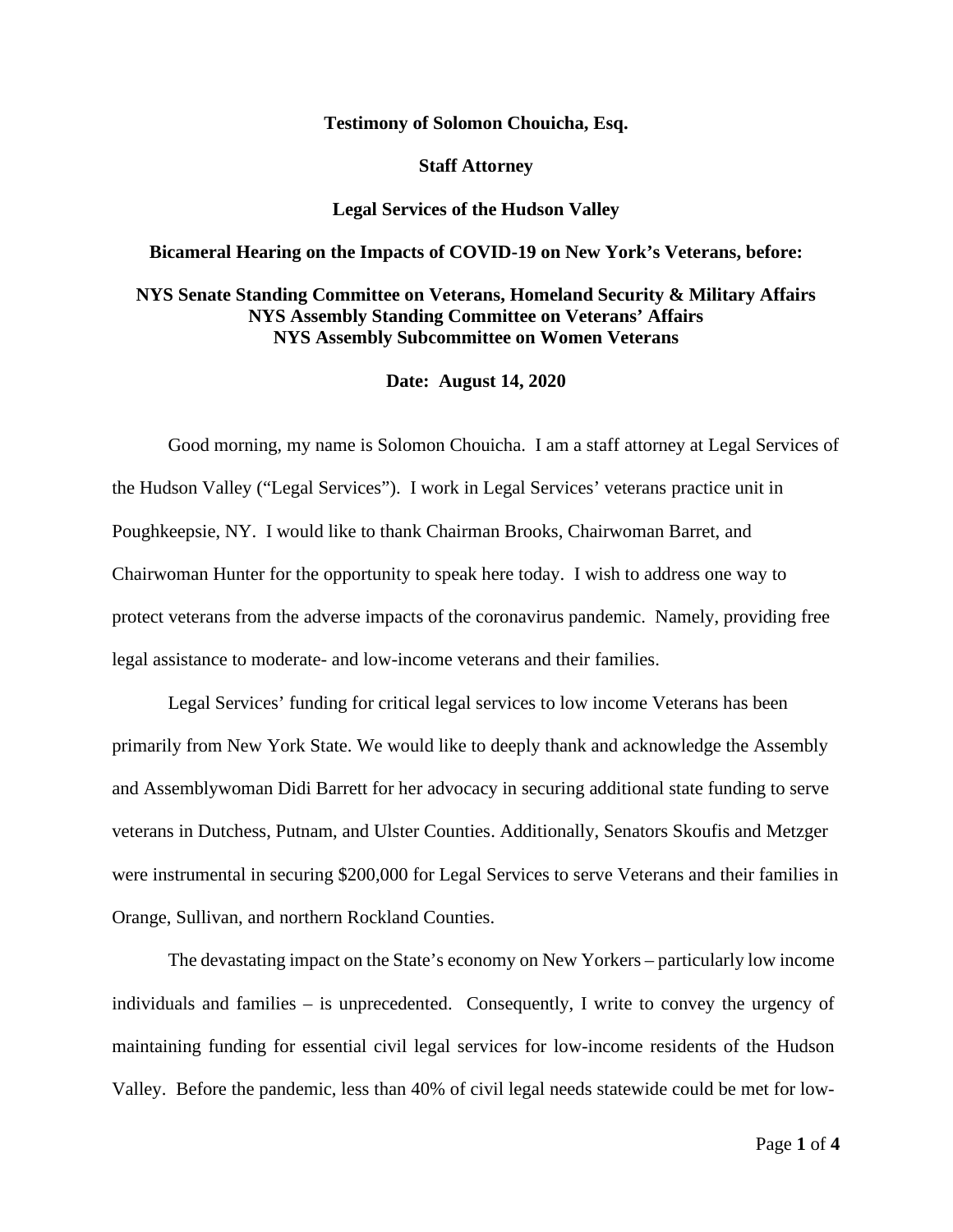income New Yorkers. There are over 535,000 people in the Hudson Valley who qualify for civil legal services, and we expect that this number is even higher due to the dire economic situation low and middle-income individuals and families are facing as a result of the pandemic. Issue areas such as housing, unemployment, and family law will continue to see an increased need for legal representation due to the effects and after-effects of the pandemic.

Funding from New York State comprises of 56% of Legal Services' budget and these funds are essential for it to be able to continue to provide high quality civil legal services to those most vulnerable including: seniors, veterans, victims of domestic violence, kinship caregivers, the LGBTQ community, victims of crime, and those affected by HIV. If Legal Services' funding is cut, thousands of these clients will lose legal representation and could risk losing their homes, government benefits or legal protections that keep them safe. Legal Services is the only provider of free comprehensive services to low-income residents facing civil legal problems in Dutchess, Orange, Ulster, Sullivan, Putnam, Rockland, and Westchester Counties. We protect individuals' legal rights and safeguard their benefits.

For example, recently, I assisted a Navy veteran in securing additional disability benefits from the federal Veterans Administration ("VA"). We had to file two appeals with the VA before our claim was successful. The VA awarded that veteran approximately \$4,000 in retroactive benefits, and he is now receiving about \$300 in additional monthly benefits from the VA. That veteran is currently in transitional housing. Thus, those funds will help that veteran afford more permanent housing.

Currently, I am working with the spouse of a veteran who lost her job at the end of June due to the pandemic. She had worked at her company for about six years. Her employer offered her a severance payment if she signed an agreement releasing the company from any liability.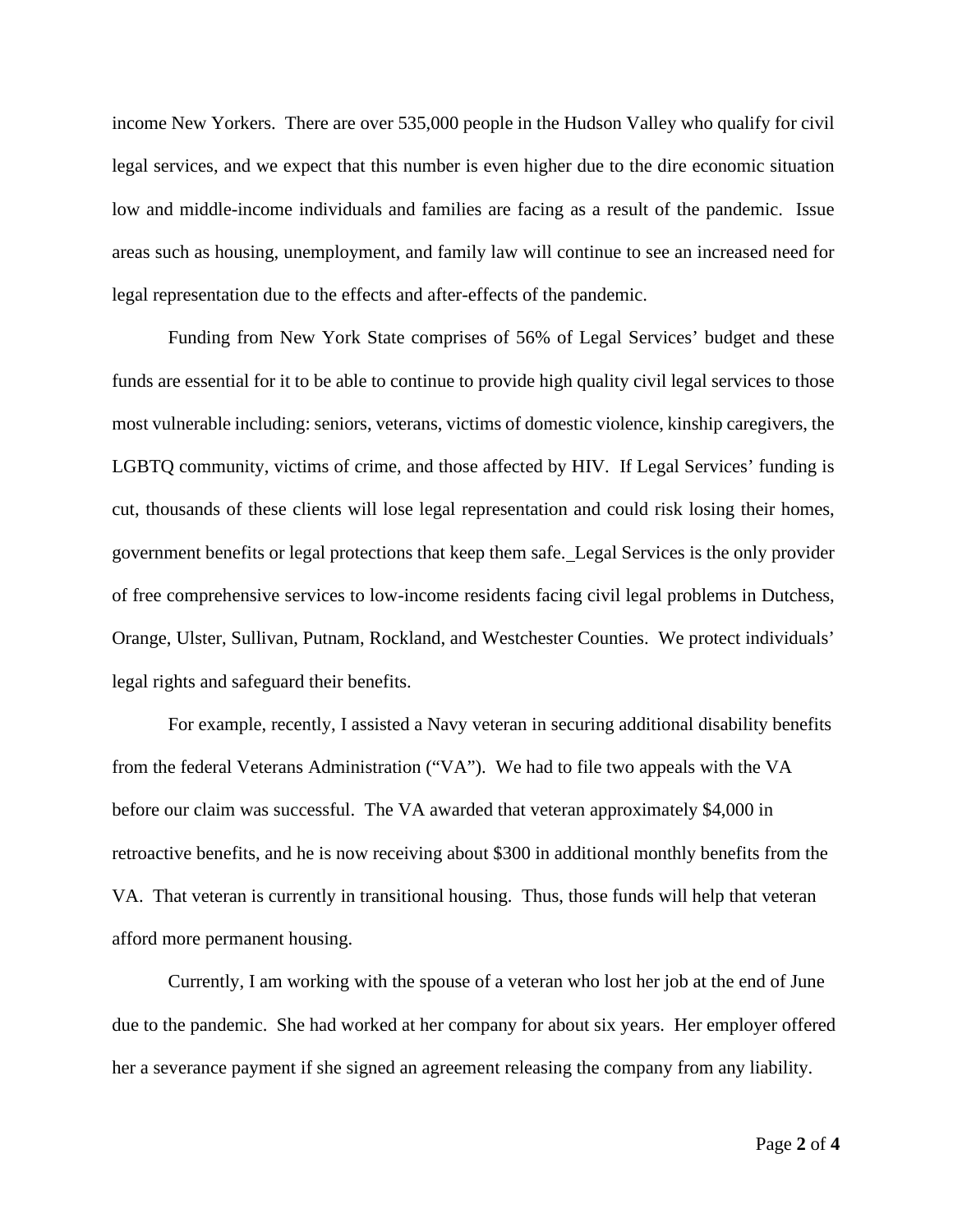The agreement was dense with legal terminology. I reviewed the agreement, and I am currently re-negotiating it with the employer's attorney to make it fairer and more equitable. Through those negotiations thus far, the employer agreed to add about \$700 more to the severance payment. Those funds are critical since the \$600 federal unemployment supplement has expired.

Housing is one of the most crucial areas facing veterans and individuals with low or moderate incomes. The laws and procedures governing evictions are complex. There are separate rules and regulations for mobile home parks, subsidized housing, and private rentals. An attorney represents almost every landlord who brings an eviction case. In contrast, over ninety percent of tenants are unrepresented. Legal Services, and other legal aid organizations throughout the State, are the only thing standing between a tenant and homelessness.

For example, about a year ago, a family in Ulster County lost their house to foreclosure. Living in the house is a disabled veteran who is on dialysis. The bank acquired the house in the foreclosure sale. The bank then sold the house to another company. Before the pandemic, that company started a case to evict the family from the house. The eviction had been stayed due to the Governor's Executive Orders and administrative orders from the courts. However, at the end of this month, a hearing on the case is scheduled. We assisted the veteran's daughter draft an application to the court to dismiss the case because the company failed to serve the family with a necessary document before it started the eviction.

Also, about a week ago, a disabled veteran called Legal Services because his landlord was threatening to evict him. The veteran rents a mobile home, and his family had been helping pay the lot rent. Due to the pandemic, his family is no longer able to assist him with the rent. A housing attorney with my organization informed the veteran about the current eviction moratorium, advised him of the eviction procedures and the notices he is entitled to under the